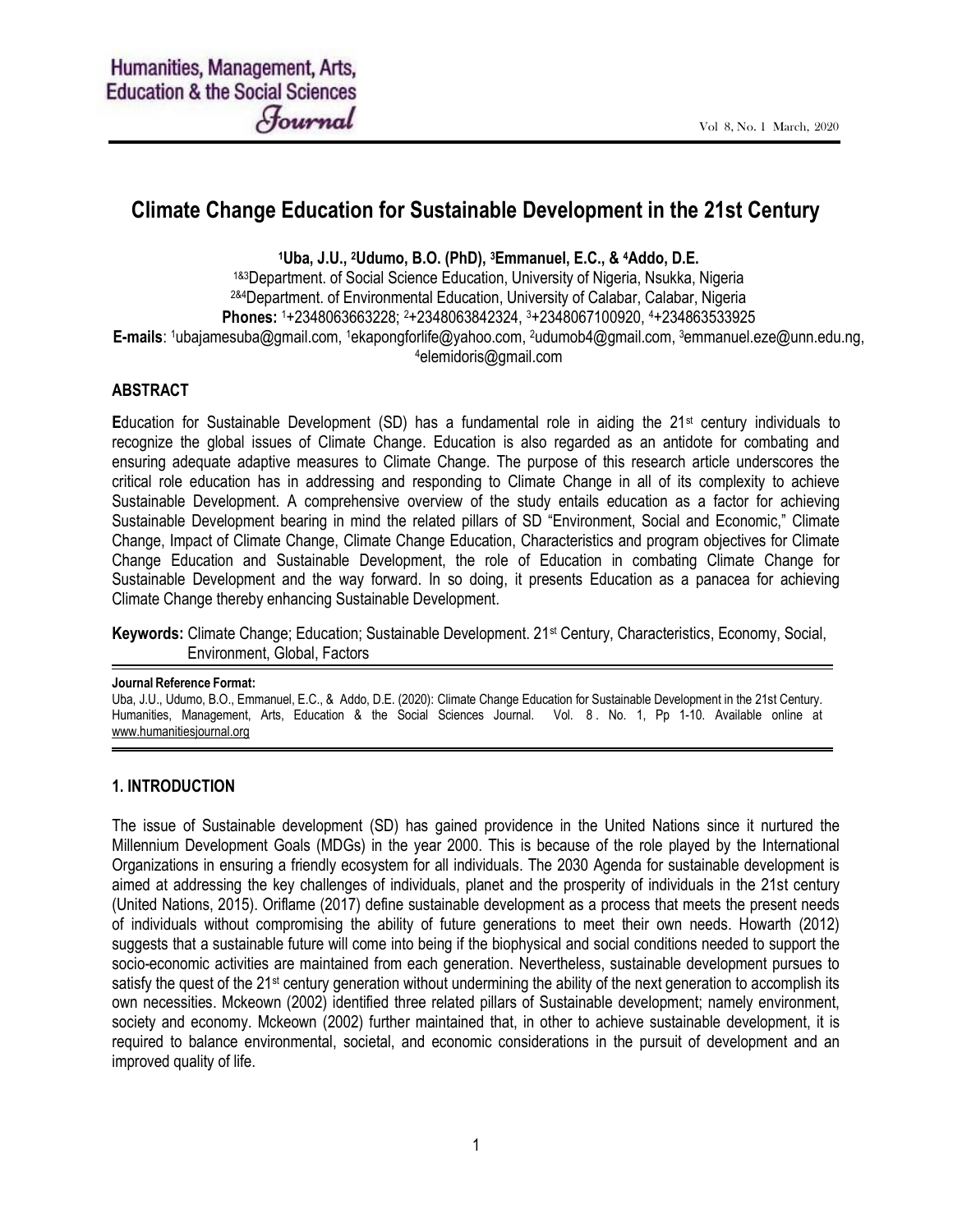In balancing sustainable development with environment, society and economy, it is imperative to consider education as a parameter to check-mate climate change as an undermining factor by most individuals to sustainable development. UNESCO (2014) has it that education is an essential element of the global response to climate change. It helps people understand and address the impact of global warming, increases climate literacy among young people, encourages attitudinal and behavioural changes among individuals, and help individuals adapt to climate change related trends. The United States Climate Change Science Programme (2009) defined climate literacy as "someone who understands the essential principals of earth's climate and climate change in a meaningful way and makes informed and responsible decision with regard to actions that may affect climate". Climate change as a contemporary issue has attracted major concern internationally and locally. The United Nations Sustainable Development Goal (SDG 13) highlighted the need to take urgent action to combat climate change and its impacts. The researchers therefore employ education as a panacea to combat climate change issues in order to achieve sustainable development in the 21<sup>st</sup> century.

### 2. EDUCATION AS A FACTOR FOR ACHIEVING SUSTAINABLE DEVELOPMENT

A concern for sustainability arose as response of environmental degradation (Richard, Clugston and Calder, 1990). The 1992 Earth Summit marked the beginning of an unprecedented effort to understand and work toward achieving sustainable development, addressing human needs holistically by integrating environmental, social and economic goals (Cheriyan, 2005). Dale, (2001) highlighted that environmental imperative is to live within global biophysical carrying capacity and to maintain biodiversity, the social imperative is to ensure the development of democratic systems of governance that can effectively propagate and sustain the values that people wish to live by while the economic imperative is to ensure that basic needs are met worldwide (Dale, 2001).

# Environment

Protect and enhance ⋗ efficient use of resources and efficient use of energy

# Economy

- $\triangleright$  Sustainable
- $\triangleright$  Innovation
- $\triangleright$  Productive
- $\triangleright$  High levels of employment High levels of employment



# Society

- Justice
- Social inclusion  $\triangleright$  Sustainable
- communities > Personal well-
- being
- High levels of ⋗ employment

# Fig. 1: Components of Sustainable Development

Adopted from Website accessed at http://www.dfes.gov.uk/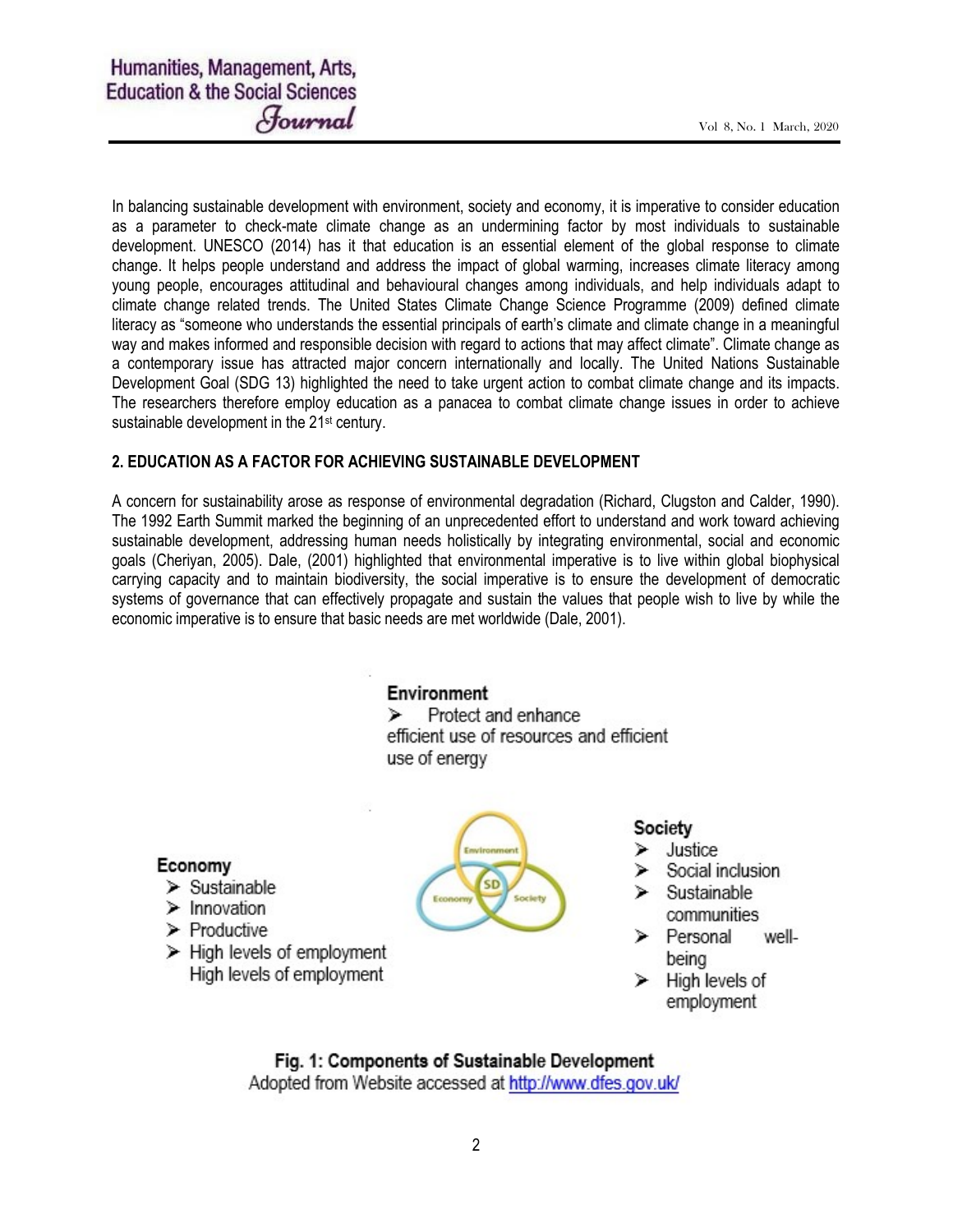The role of education in promoting sustainable development was made explicit by Agenda 21, the global action plan for the 21<sup>st</sup> century, where it was noted that education should be recognized as a process by which human beings and the society can reach their fullest potentials (UNESCO, 2012). Education is critical for promoting sustainable development and improving the capacity of the people to address the environment and developmental issues (UNESCO, 2012). This made the Agenda 21 to be adopted and signed by 178 countries including Nigeria in Rio. Ten years after Rio, at the 2002 World summit on sustainable development (WSSD) in Johannesburg, the world community came together to review progress and accomplishments of the Earth summit, and to adopt concrete measures and targets for better implementation of Agenda 21, and the sustainable development goals (SDGs) (UNESCO. 2012)

Sustainable development is premised on seventeen (17) goals, with 304 indicators. the seventeenth goals include no poverty, zero hunger, good health and wellbeing, quality education, gender equity, clean water and sanitation, affordable and clean energy, decent work and economic growth, industry, innovation and infrastructure, reduced inequalities, sustainable cities and communities, responsible consumption and production, climate change action, life below water, life on land, peace, justice and strong institutions, and partnership for the goals (Gupta and Geeta, 2015; Batty, 2015). However, despite the listed SDGs, quality education stands most appropriate in achieving the purpose of this study.

Quality education drives development of any kind be it in health, sanitation, poverty, inequality, production, climate change among others (Orji, 2013). Education is seen as a weapon to liberate ignorance, poverty among others and achieve sustainable development. Onyeka (2017) define education as the process or art of imparting knowledge, skills and development or facts, skills and ideas that have been learnt formally or informally. Education plays a key role in the ability of a developing country to absorb modern technology and develop the capacity for self-sustaining growth and development (Todaro and Smith, 2009). In order words, education holds the master key that unlocks a country's' potentials towards sustainable national development.

Sustainability means capacity to continue while development means path of human progress, Department for Education and Skills (DFES, 2003). Afunugo (2017) maintained that development is an eclectic paradigm for social change aimed at improving the condition and quality of life of the people, especially that of the majority of the poor and vulnerable people in the society. Sustainable development therefore means path for human progress that has the capacity to continue into the long term (DFES, 2003). Oriflame (2017) supported that sustainable development means the needs of the present generation without compromising the ability of future generations to meet their own needs. For development to be meaningful it has to be sustainable, that is to continue for a very long time, without causing damage to the environment, and to be of benefit to the present and future generations. Jhingan (2007) posited that sustainable development should keep going by emphasizing the creation of sustainable improvements in the quality of life of all people through education which is the hall mark of sustainable development in any nations.

Education as a factor in achieving sustainable development is aimed at leaving individuals with the ability to apply knowledge in a variety of unpredictable situations, practical problem solving among others (Jucker, 2001). It is imperative to note that, individuals especially those in low belt regions or underdeveloped country's lack the opportunity to put SD into practice and this will hamper on achieving SDGs projected for 2030 (Steinemann, 2003). Wals and Jickling (2002) has it that if individuals are able to jointly create solutions through the introduction of education at all sphere, this will be of value to the environment and enhance sustainable development. Furthermore, hands-on experience can be incorporated into the educational course design itself.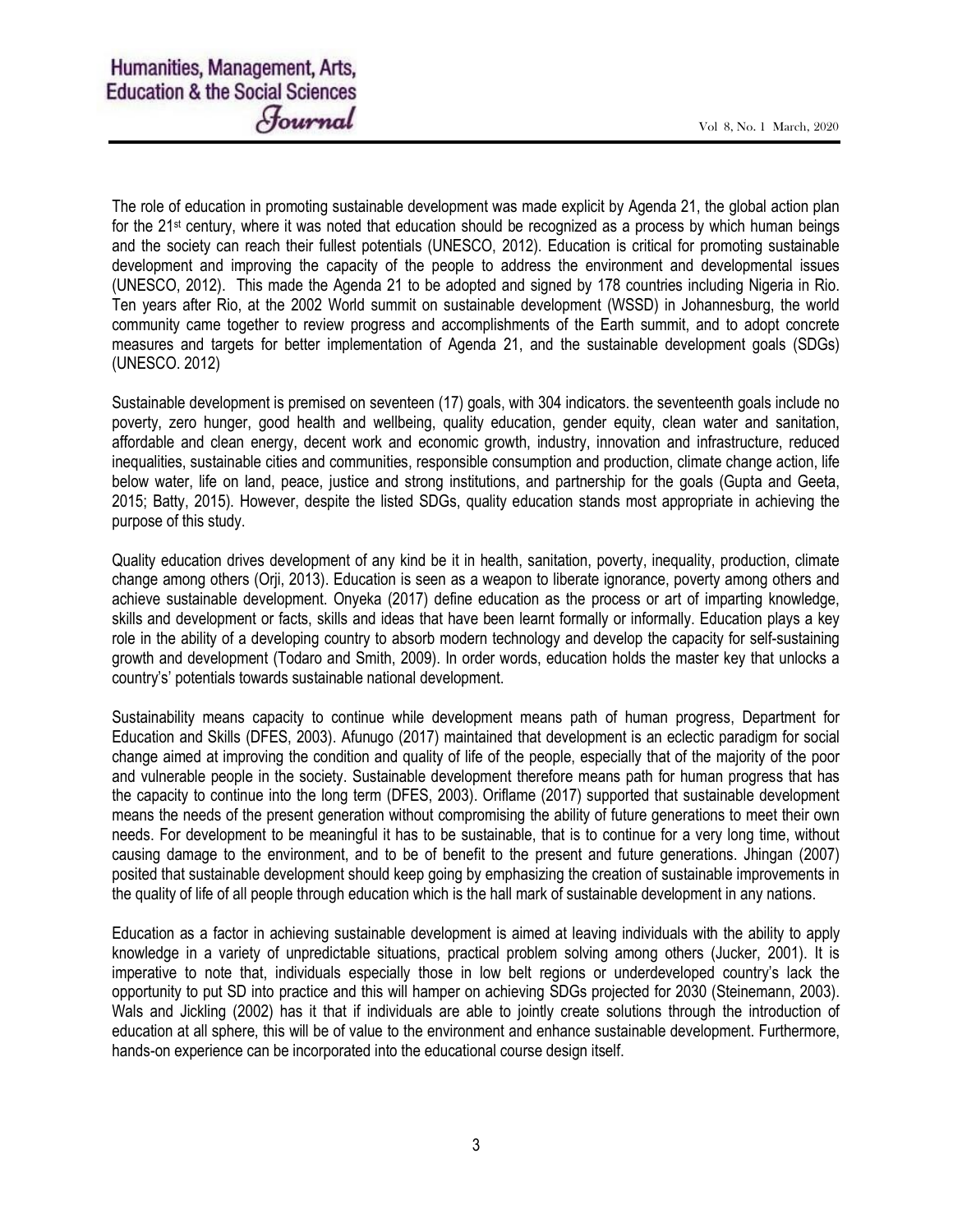Jucker (2001) opined that individuals ought to; "practice what they preach", and redesigning the educational process towards achieving sustainable development. Steinemann (2003) added that hands-on experience with sustainable development education at work can be incorporated into the course design itself. Nevertheless, Education for Sustainable Development (ESD) empowers individuals to change the way they think and work towards a sustainable future. One way to promote ESD at the local level is through lifelong learning programmes that impart new knowledge, skills and attitudes to learners of all ages and from all backgrounds.

### 3. CLIMATE CHANGE

The world entirely is currently witnessing climatic change. Climate change affects all facets of human endeavor, (International Panel on Climate Change "IPCC 2007"; Bates, Kundzewicz and Palutik, 2008; Lesnoff, Corniaux and Hiernaux, 2012). IPCC (2013) define climate change as a change in the state of the climate that can be identified by changes in the mean or the variability of its properties. Climate change is a long term alteration in global weather patterns especially due to increase in temperature and storm activity. IPCC (2013) consider climate change as the alternations in one or more climate variables including temperature, precipitation, wind and sunshine. Therefore, the increase in temperature as response to "climate change" of the Earth's atmosphere is known as global warming.

Global warming is a measurable increase in the average of temperature of Earth's atmospheric, oceans, and landmass (Mastrandrea & Schneider, 2009). It is believed that the earth currently is facing a period of rapid warming brought on it by rising levels of heat trapping gases known as greenhouse gases in the atmosphere. The gases prevent the escaping heat (terrestrial radiation) from the surface of the earth like a blanket thereby increasing the atmospheric temperature. The greenhouse gases are water vapour, carbon-dioxide  $(C_2)$ ) Methane, Nitrous Oxide (No3), Ozone (O), Synthetic chemicals and Aerosols. Some of these gases occur naturally in the environment while others are as a result of human activities such as, burning fossil fuels, cutting down rainforests and farming livestock, industries and farming activities. It is important to consider the impact of climate change.

### 3.1 Impact of Climate Change

The impacts of climate change are noticeable in several aspects of our natural resources. Climate change impacts negatively impair on the well-being of livelihoods especially those in developing countries (IPCC, 2007). The impact of climate change on the natural environment is summarized in a concept map as follows:

The health impact of individuals as responds to the impact of climate change has rising from a more intense heat wave which result to more heat related deaths or illness to a decline in air quality and respiratory tract infections (UNESCO, 2014a). Climate change has drastically affected the health of the young, elderly and those with respiratory problems. UNESCO, (2014a) has it that, the cost of medication for climate change related illnesses reduces available funds for feeding the families and increase hunger. Climate change however reduces the period of winter cold, which is a welcome development for countries in the high latitudes or temperate regions and affect the agricultural activities of individual especially those in developing countries.

Similarly, Surabi and Mamtha, (2013) opined that agriculture and forestry increase in temperature due to global warming with increase in carbon-dioxide (Co<sub>2</sub>) may benefit certain crops, plants and forests depending on the availability of water resources. But much increase in temperature affects crops and vegetation adversely in the Sahel regions leading to desert encroachment and over grazing since the grasses become scarce (Surabi & Mamtha, 2013). Scarcity of grasses for forage leads to the frequent conflict between farmers and herds men. In this way many families suffer various degrees of loses especially in the North-East region of Nigeria and this has drastically affected wildlife conservation.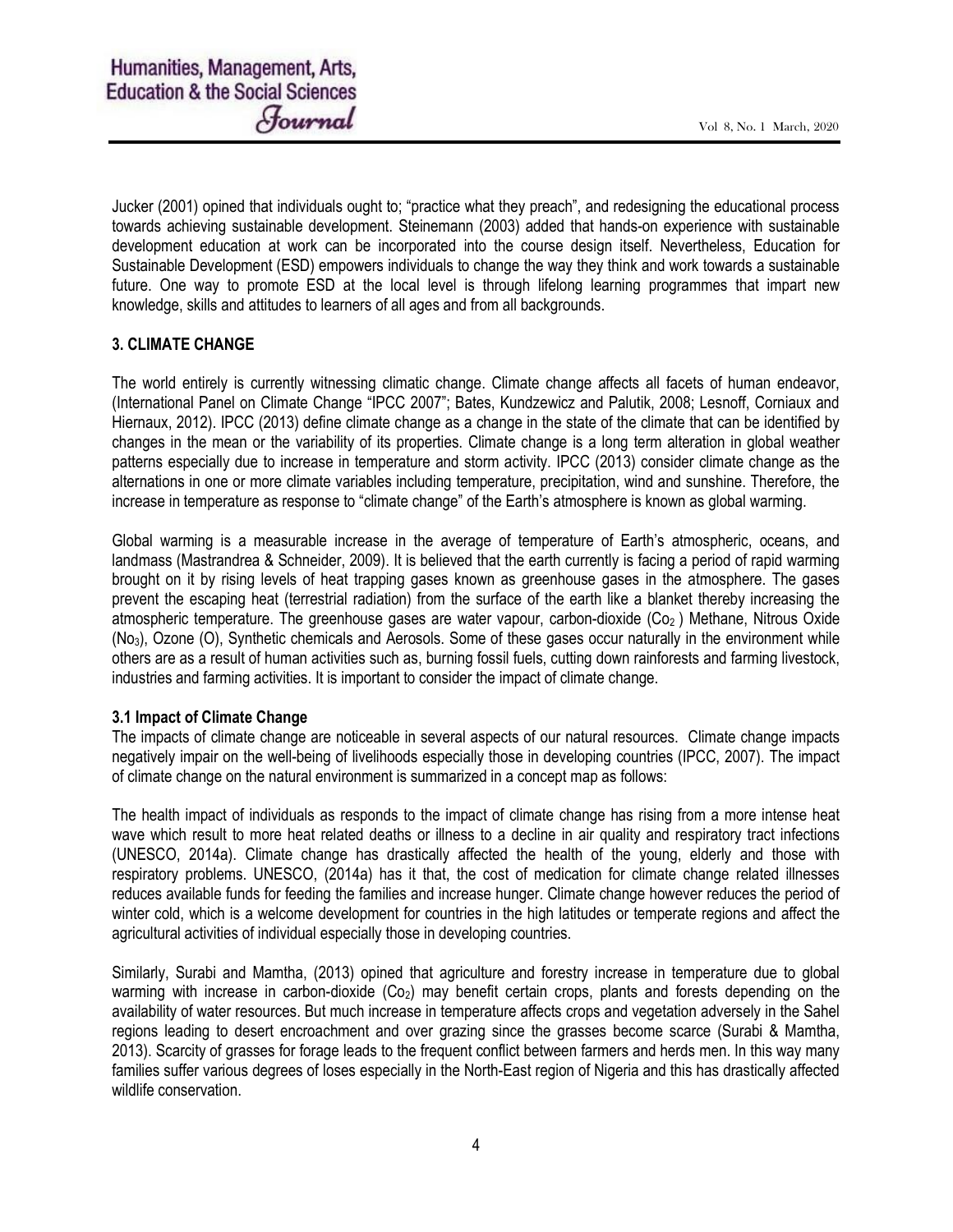

### Fig 2: Impact of Climate Change

Source: Intergovernmental Panel on Climate Change (IPCC) (2007).

Wild life forests and grasslands constitute the primary habitats of animals in the wild. Howarth (2012) has it that, vegetation is also the primary producer of food energy in the ecosystem. Unfortunately changes in the climate elements such as temperature and rainfall have drastically affected vegetation most in developing countries. These two elements single handedly determine the time for leaves sledding, flowering and fruiting of trees in the forest where the animals live and feed on. Climate change has caused drought, desertification, flooding, lack of water resources which destroy the natural habitats among others. Many wild animals will have to either migrate or die, leading to extinction of both plants and animals (Howarth, 2012).

Water Resources increase in earth's temperature could lead to dryness and prolonged drought in some places such as the desert fringes while some parts of the earth experience exceptionally heavy rainfall and floods (Stillman, 2015). The two events affect water shortages in the sub-Saharan regions leading to higher demand of water for irrigation purposes. Increase in water availability in some places could lead to flooding which damages farmlands, residential homes and pollute available water for drinking. These cause outbreak of diseases in families and communities especially in the river rind areas. Climate change has affected coastal area such as the rise in sea level due to increased precipitation and melting of ice/glacier. There is also an increase in storm intensity such as hurricane activities. Other impacts on coastal areas include; coastal erosion, coastal flooding (Tsunami), loss of coastal wetlands and increased risk of property loss along beaches from storm and wave surges. Understanding the impacts of climate change and its risks has been the principal focus of research at both global and local scales.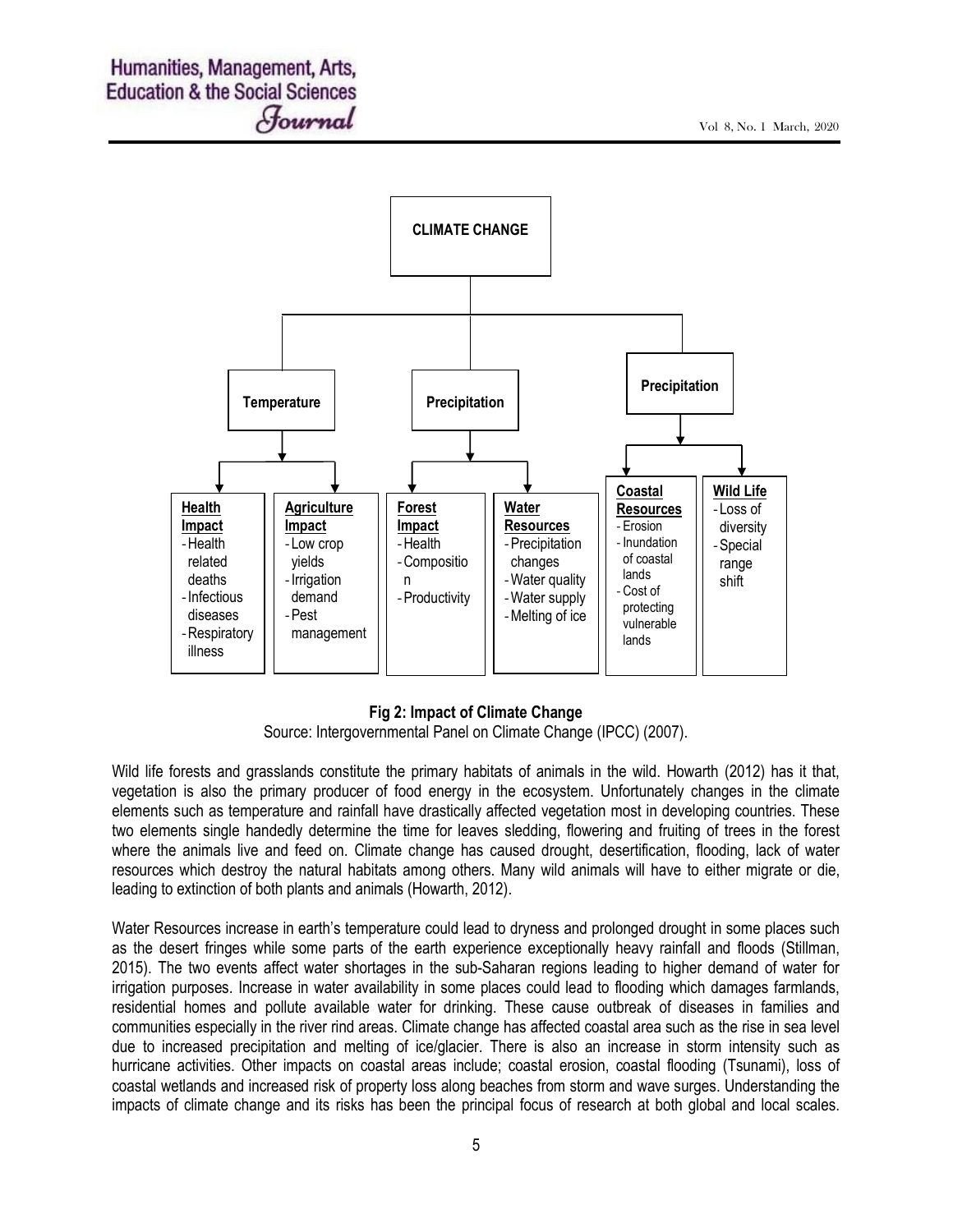Recent climate change studies have shown that climate change has affected every part of the economic activities of humans, including the environment where humans live, agricultural activities and the natural resources. The introduction of climate change education in every facet of human activities will ensure a better understanding of dealing with the issue of climate change to ensure sustainable development

### 3.2 Climate Change Education

Climate change education (C.C.E) is part of UNESCO Education for Sustainable Development Program (ESDP) and the aim to make climate change education a more central and visible part of the international response to climate change (UNESCO, 2014). According to Yoko and Audrey (2015) C.C.E refers to processes aimed at improving the degree to which an educational system is prepared for, and is responsive to the challenges of Climate Change (C.C). Leiserowitz and Smith, (2012) maintained that C.C.E is the education geared towards acquiring knowledge, changing attitudes, decision-making processes, and behaviors about climate change and its effects

Similarly, Climate change education (C.C.E) is the education that equips the citizen with knowledge towards changing attitudes, decision making processes, and behaviors about climate change and its effects. To enhance climate responses through education, the realities of C.C are such that individuals need to learn new knowledge, skills and make significant behavioural changes in order to manage the risks associated with C.C and reduce individual's vulnerabilities to these risks by building adaptive capacity and resilient societies. Climate change adaptation according to UNESCO/UNEP, (2011) is defined as the process of building resilience and reducing the vulnerability of natural and human systems to the impacts of C.C. The 'adaptation' dimension involves developing the knowledge, skills and dispositions to better cope with already evident and looming climate impacts. It will usually have a strong local focus (UNESCO/UNEP, 2011). Adaptation is closely aligned with the concept of Disaster Risk Reduction, which comprises numerous efforts to minimize the vulnerabilities and disaster risks in society, in order to prevent, mitigate and prepare for the adverse impacts of natural hazards, and to facilitate sustainable development.

Similarly, IPCC (2013) defines adaptation as the adjustment in natural or human systems to a new or changing environment. Adaptation to climate change refers to adjustment in natural or human systems in response to actual or expected climatic stimuli or their effects, which moderates harm or exploits beneficial opportunities. Climate adaptation tackles the effects of climate change by minimizing its impacts. That is, it refers to all the actions taken by individuals to prevent damage to ecosystems, agriculture, coastal areas, urban infrastructure and human health.

#### 3.3 Climate Change Adaptation Strategies

Some examples of Climate Change Adaptation Strategies include:

- Water: increased rainwater harvesting, water storage and conservation, water re-use, desalination, greater efficiency in water use and irrigation.
- Agriculture: altering planting dates and crop varieties, relocating crops, better land management (for example erosion control and soil protection by planting trees)
- Infrastructure: relocating people, building seawalls and storm surge barriers, reinforcing dunes, creating marshes and wetlands as buffers against sea level rise and floods
- Human health: action plans to cope with threats from extreme heat, emergency medical services, better climate sensitive disease surveillance and control, safe water and improved sanitation
- Transport: realigning and relocating routes, designing roads, railways and other transport equipment to cope with warming and drainage
- Energy: strengthening overhead transmission and distribution networks, putting some cabling underground, energy efficiency and renewable energy, reduced dependence on single energy sources. (IPCC 2013).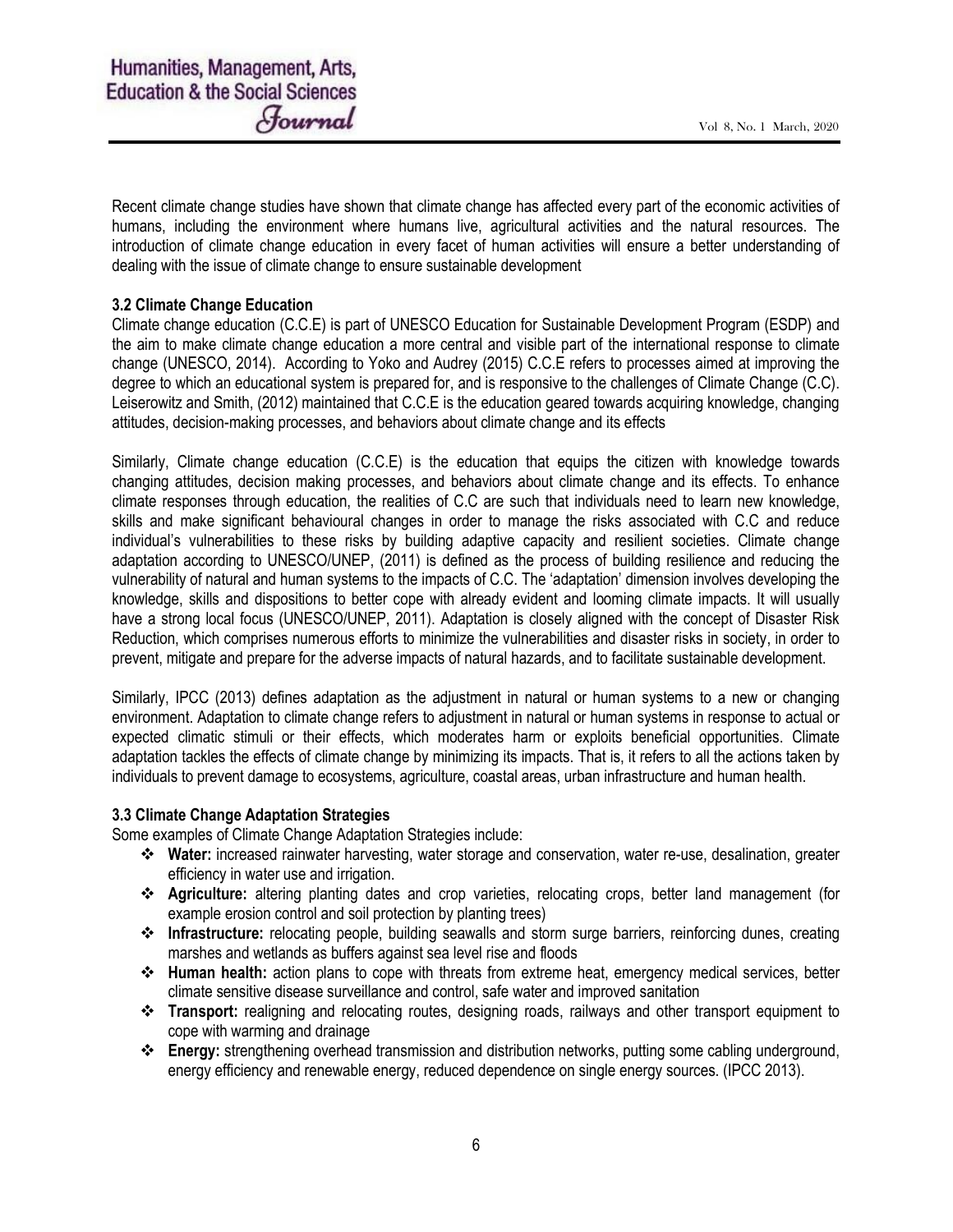Similarly, Climate Change Education (C.C.E) for adaptation and mitigation should be approached as an integral process which seeks to empower people, communities and organizations to exercise significant positive influence on their livelihoods and well-being under conditions of environmental sustainability, social justice and economic equity and viability. One of the measures for strengthening adaptation to climate change is access to high quality information. This is possible only through the right type of education. Education and awareness raising enable decision making, play an essential role in increasing adaptation and mitigation of communities and empower them to adopt sustainable lifestyles (UNESCO,2014a).

Climate change education is not just about teaching the science of climate change. It is about giving learners the skills and attitudes to act upon its causes and effects (UNESCO, 2014). If we want to create action, we have to reach the heads, hands and hearts of the people through awareness creation; so that they can change their behaviour towards sustainable lifestyles and this can be possible through their attitude." Forrest and Feder (2011) opined that attitudinal change is the best option which comes through education and awareness. The goals of C.C.E according to Forrest and Feder (2011) include; an understanding of the process of science; empowering informed decision making and motivating changes in behavior.

### 3.4 Characteristics and Program Objectives for Climate Change Education and Sustainable Development

The scale and complexity of the climate crisis demands a robust educational response. This critically engages learners with the scientific, technical, behavioural, ethical, affective and practical dimensions of C.C. It also requires the promotion of key areas of knowledge and skills which will be needed at all levels of the system (primary, secondary, tertiary and adult education) and via diverse modes of delivery (formal, non-formal, informal) (Bangay & Blum, 2010).

According to UNESCO, (2014a) the core programme objectives for climate change education (C.C.E) for sustainable development include thus:

- 1. To strengthen the capacity of member states to provide quality climate change education for sustainable development at primary and secondary school level through:
- Improved education policy, analysis, research and planning
- Teacher education and training of education planners.
- **•** Training on curriculum review/reform.
- 2. To encourage and enhance innovative teaching approaches to integrate quality climate change education for sustainable development in school through:
- Interdisciplinary practices
- Science Education
- Whole school approaches
- Technical and Vocational Education and Training (TVET)
- Disaster Risk Education (DRE).
- 3. To raise awareness about climate change and enhancement of Non-formal education programme, through media, networking and partnerships.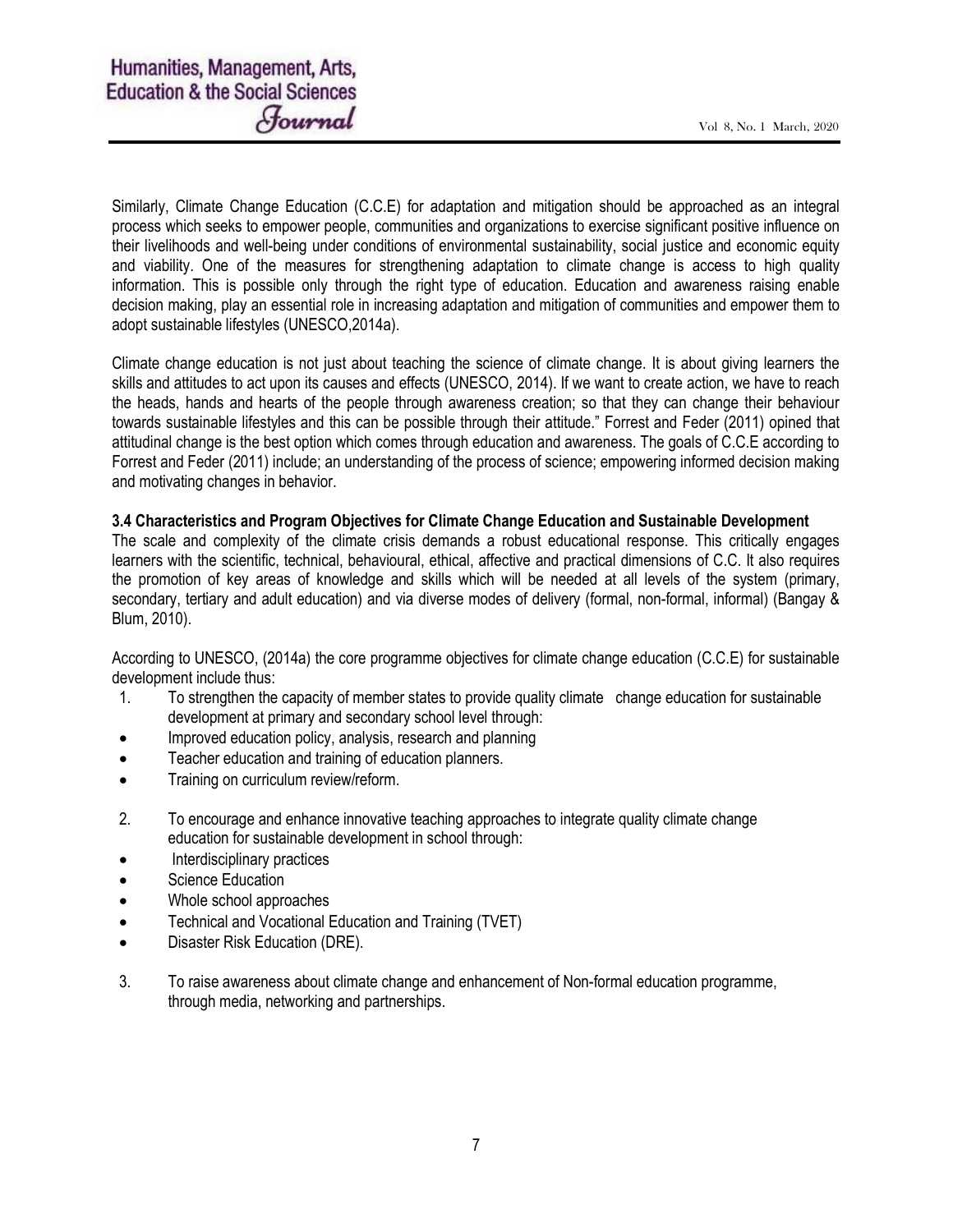### 4. THE ROLE OF EDUCATION IN COMBATING CLIMATE CHANGE FOR SUSTAINABLE DEVELOPMENT

The role of education in combating climate change issues cannot be considered in isolation. This is because of the importance of education to the nation's economic activities. Bangay and Blum, (2010) opined that education is a prerequisites for combating environmental challenges in a given environment. Education is critical to enabling learners to understand and respond to complex global concerns like climate change, global warming among others. UNESCO (2014) maintained that education and awareness creation has to prepare all learners and segments of societies for the challenges climate change poses and equip people and economies with the knowledge and competencies to engage and informed citizens in shaping green, low emission and climate resilient societies.

As part of UNESCO's work on Education for Sustainable Development, UNESCO supports countries to integrate climate change into their education systems, create awareness on the impact of climate change on the environment, facilitates dialogue and exchange of experiences on climate change education through organizing international expert meetings, access technical guidance material for teaching and learning of climate change issue, sustainability principles should be initiated in schools to combat climate change issues (UNESCO, 2014).

Though C.C, impacts have direct effects on educational access, enrolment and provision associated with increasing incidence of severe weather events (e.g., drought, flooding, cyclones, heat waves among others). Incremental environmental changes (e.g., sea level change, desertification, soil erosion, among others.) are likely to impact poor families' ability to make a living, thereby reducing household budgets. In addition, the significant financial burden associated with rebuilding schools and other learning environments in the wake of extreme weather events has the potential to undermine long term investment in the improvement of education provision (Bangay and Blum, 2010). Enhancing the education sector response to C.C is therefore one of the key mechanisms through which national governments can ensure and demonstrate their commitment and adherence to national and international frameworks pertaining to human rights, education, the environment and sustainable development. Grace, Solomon, Olugbenga, Vehcit and Mairo (2010) opined that, education is not only an objective in itself but also accelerates social and economic advancement. No sustainable development is possible without education.

### 5. CONCLUSION

Environmental degradation such as climate change impacts and vulnerability has already increased the interest among individuals; as such emphasis on the need for international countries of the world to promote and facilitate sustainable development through public awareness and education on the dangers of climate change should be on the increase Moreover, individuals motivation towards an environmental friendly lifestyle should be a wake-up call to improve sustainability.

#### 5.1 Way forward

Climate change as responds to human and natural activities has gradually eating into the fabric of the nation's economy. Is it imperative that individuals (at all levels) should be given the opportunity to understand climate change as soon as possible either at the formal or informal level of education. This will help deal not only with the immediate challenges facing the environment, but the longer term challenges that assist with individuals making career choices; it will also assist individuals with consumer choices. As such, the level of individuals understanding of climate change grows, individuals will develop new attitudes about what is appropriate and moral. This may occur in part because the tropical rainforests offer a great way of drawing carbon pollution from the air, so the poorest farmers, fisherman through education can become crucial partners in sustainable development.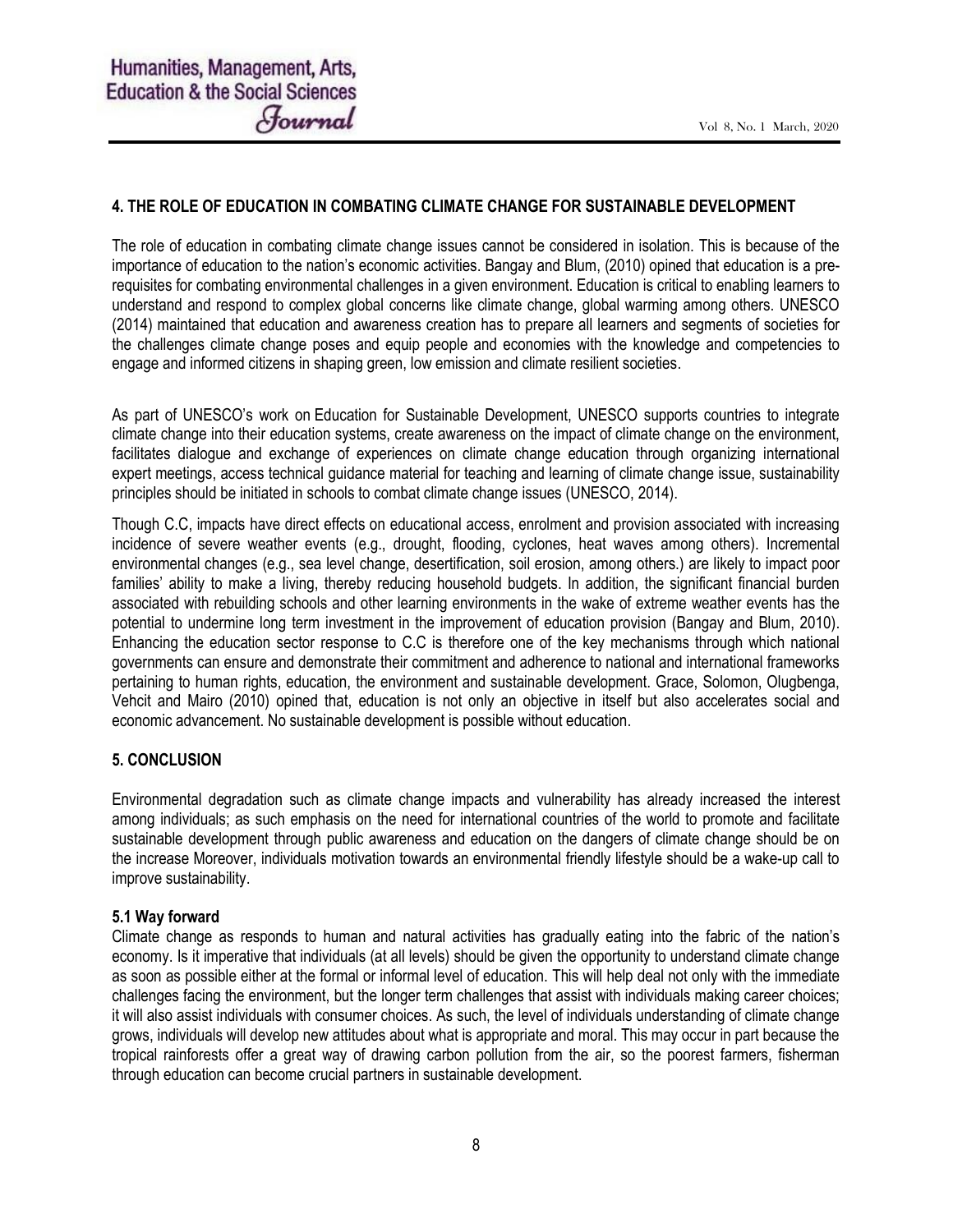Below are other recommendations applied thus;

- Climate change education should be included in the school curriculum at all levels of our education. This will help tackle both man's anthropogenic activities which have resulted to global warming and other environmental problems that threaten the existence of man.
- $\triangleright$  Government should partner with industries and Non-governmental organizations to adopt clean energy production processes to reduce atmospheric temperatures and emissions in other to promote sustainable development.
- $\triangleright$  Climate change education should be incorporated into the curriculum thereby creating awareness among citizens on the dangers of man's negative actions on the environment.

### **REFERENCE**

- 1. Afunugo, Dorathy Mmaegbunam, 2017. "Re-engineering teaching and learning quality for sustainable development in Anambra State, Nigeria". International Journal of studies in Education. 15, (2): 216–227.
- 2. Bangay, C. & Blum, N. 2010. "Education responses to climate change and quality". Two parts of the same agenda? International Journal of Educational Development, 30 (4): 359–368.
- 3. Bates, B. C., Z. W. Kundzewicz, S. Wu, and J. P. E. Palutikof, Eds, 2008. "Climate change and water". IPCC Tech. Paper VI, 210.
- 4. Batty, Margaret, 2015. "Beyond the SDGs": how to deliver water and sanitation to everyone, everywhere. http://www.devex.com/news/
- 5. Cheriyan, G, 2005. "Education for Life, Through Life, Throughout Life. People's Reporter". Mumbai, India.Columbia Press, Vancouver.
- 6. Dale, A., 2001. "At the Edge: Sustainable Development in the 21st Century", University of British
- 7. Department of Education and Skill (DFES), 2003. "21st century skills: Realizing our potential", Accessed online from: www.dti.gov.uk
- 8. Flannery, T., 2007. "Foreword, Thinking about Climate Change: A Guide for Teachers and Students".
- 9. Grace Nmadu, Solomon Avidime, Olugbenga Oguntunde, Vehcit Dashe Binta Abdulkarim and Mairo Mandara, 2010. "Girl Child Education: Rising to the Challenge". African Journal of Reproductive Health 14 (3).
- 10. Gupta, R and Geeta, 2015. "Opinion : sanitation, water & hygiene for all cannot wait for 2030. Inter press". http://www.Ipsnew.net
- 11. Howarth, K, 2012.. "Sustainability Well-being and Economic Growth". Minding Nature, 5 (2) 26.
- 12. Intergovernmental Panel on Climate Change (IPCC), 2007. Climate change 2007: Synthesis Report. Contribution of working Groups I, II and III to the Fourth Assessment of the Intergovernmental Panel on climate change. Pachauri, R.K and Reisinger, A. (Eds.). IPPC, Genevea, Switzerland.
- 13. IPCC, 2013. Summary for policymakers: London, Cambridge University Press.
- 14. IPCC, 2007. Climate Change 2007: Mitigation of Climate Change. Cambridge University Press, 851 pp.
- 15. Jhingan, M. L, 2007. "The economics of development and planning". (39<sup>th</sup> ediction). Delhi: Vrinda Publications (P) Ltd.
- 16. Leiserowitz, A. and Smith, N., 2010. "Knowledge of Climate change Across Global Warming" Six Americas. New Haven, CT: Yale Project on Climate Change.
- 17. Lesnoff, M., C. Corniaux, and P. Hiernaux, 2012. "Sensitivity analysis of the recovery dynamics of a cattle population following drought in the Sahel region". Ecol. Modell.,232,28–39.
- 18. Mastrandrea, M. and Schneider, S.H., 2009. Global Warming. Microsoft® (R) Encarta. Redmond WA: Microsoft Corporation.
- 19. McKeown, R., 2002. Education for Sustainable Development Toolkit. Retrieved 4, April, 2019 from: http://www.esdtoolkit.org